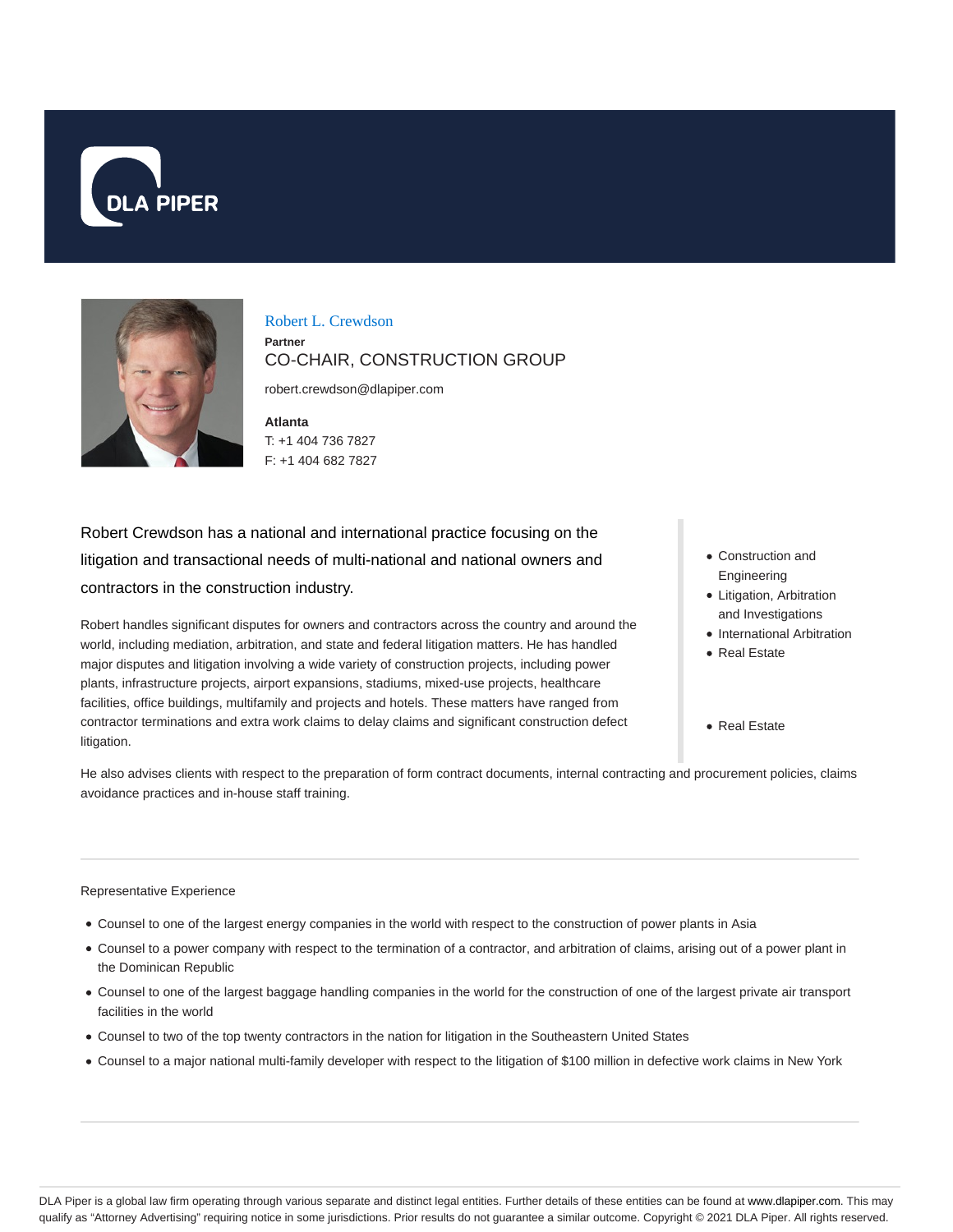# **Admissions**

Georgia

## **Recognitions**

- Chambers USA 2021 - Band 3, Georgia Construction 2017-20 - Band 3, Georgia Construction 2012-16 - Band 2, Georgia Construction
- The Legal 500 United States 2021 - Recommended, Construction (including Construction Litigation) 2015-20 - Recommended, Construction (including Construction Litigation)

## Prior Experience

- A business law firm in Atlanta, 1987 1992
- An international law firm and the largest law firm in Atlanta, 1992 2007

## **Education**

- J.D., University of Virginia School of Law 1987 Editorial Board, Journal of Law and Politics
- M.A., College of William and Mary 1987
- B.A., University of the South 1983 magna cum laude Phi Beta Kappa

## **Memberships**

- Atlanta Bar Association, Construction Section—Past President (2000 2001)
- International Council of Shopping Centers (ICSC)
- National Multi Housing Council (NMHC)
- American Health Lawyers Association (AHLA)
- American Conference of Healthcare Executives (ACHE)
- Georgia Association of Healthcare Executives (GAHE)

#### **INSIGHTS**

Robert has lectured frequently on construction issues for such groups as the American Institute of Architects, International Council of Shopping Centers (ICSC), American Society of Healthcare Engineers (ASHE), Lorman, and the State Bar of Georgia (ICLE), and has published an extensive number of articles and treatise chapters dealing with a wide variety of construction law topics. For more than a decade, he annually chaired ICLE's "Construction Law for the General Practitioner" program.

## **Publications**

- Author, "Should an owner limit the architect / engineer's liability?," DLA Piper News Alert, May 26, 2016
- Author, "The importance of coordinating dispute resolution clauses in construction contracts," DLA Piper News Alert, May 26, 2016

## **Events**

DLA Piper is a global law firm operating through various separate and distinct legal entities. Further details of these entities can be found at www.dlapiper.com. This may qualify as "Attorney Advertising" requiring notice in some jurisdictions. Prior results do not guarantee a similar outcome. Copyright © 2021 DLA Piper. All rights reserved.